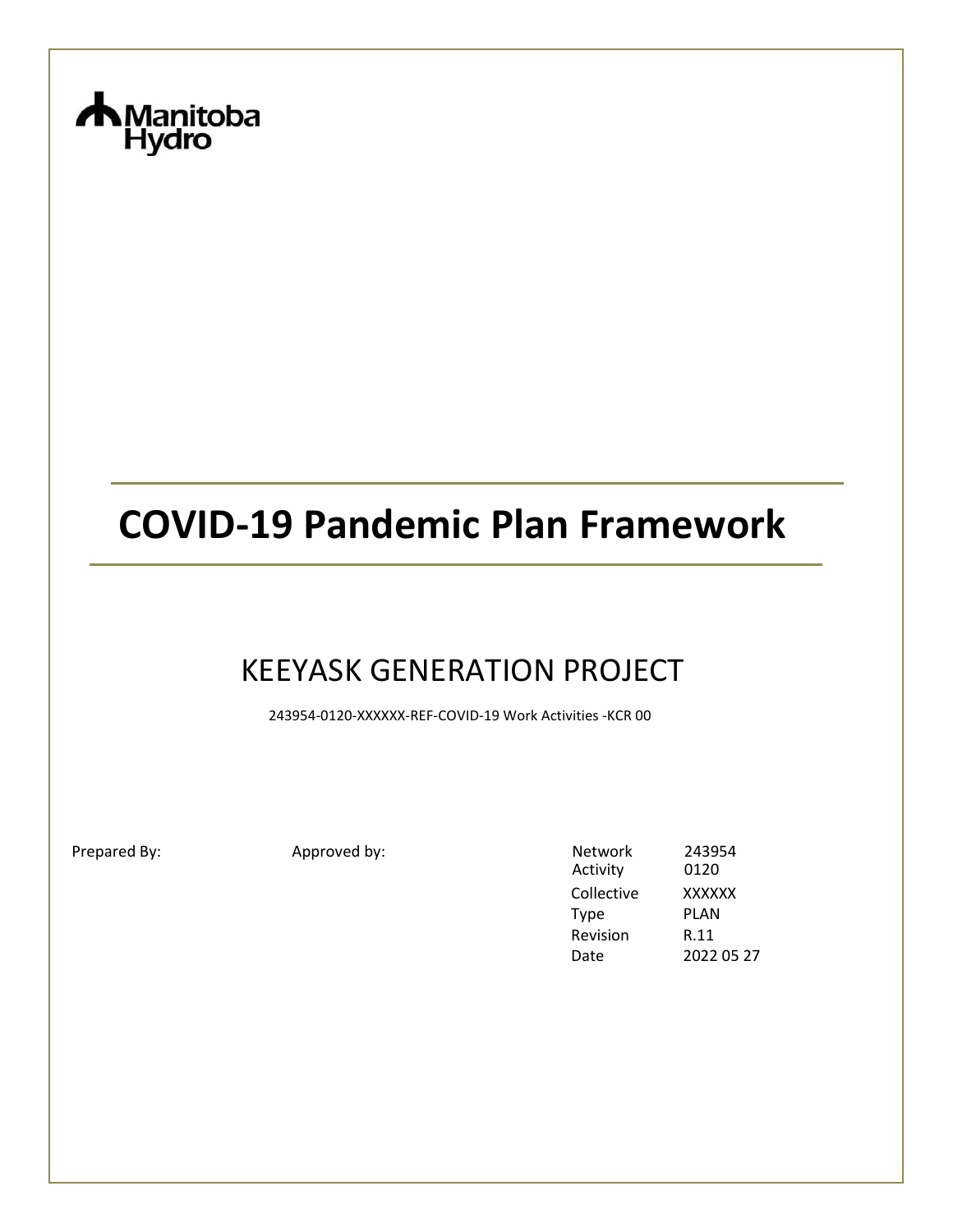| COVID-19 Pandemic Plan Framework                       |     |      |
|--------------------------------------------------------|-----|------|
| Keeyask Generation Project                             | Rev | Page |
| 243954-0120-XXXXXX-REF-COVID-19 Pandemic Plan - KCR 00 |     |      |

#### **TABLE OF CONTENTS**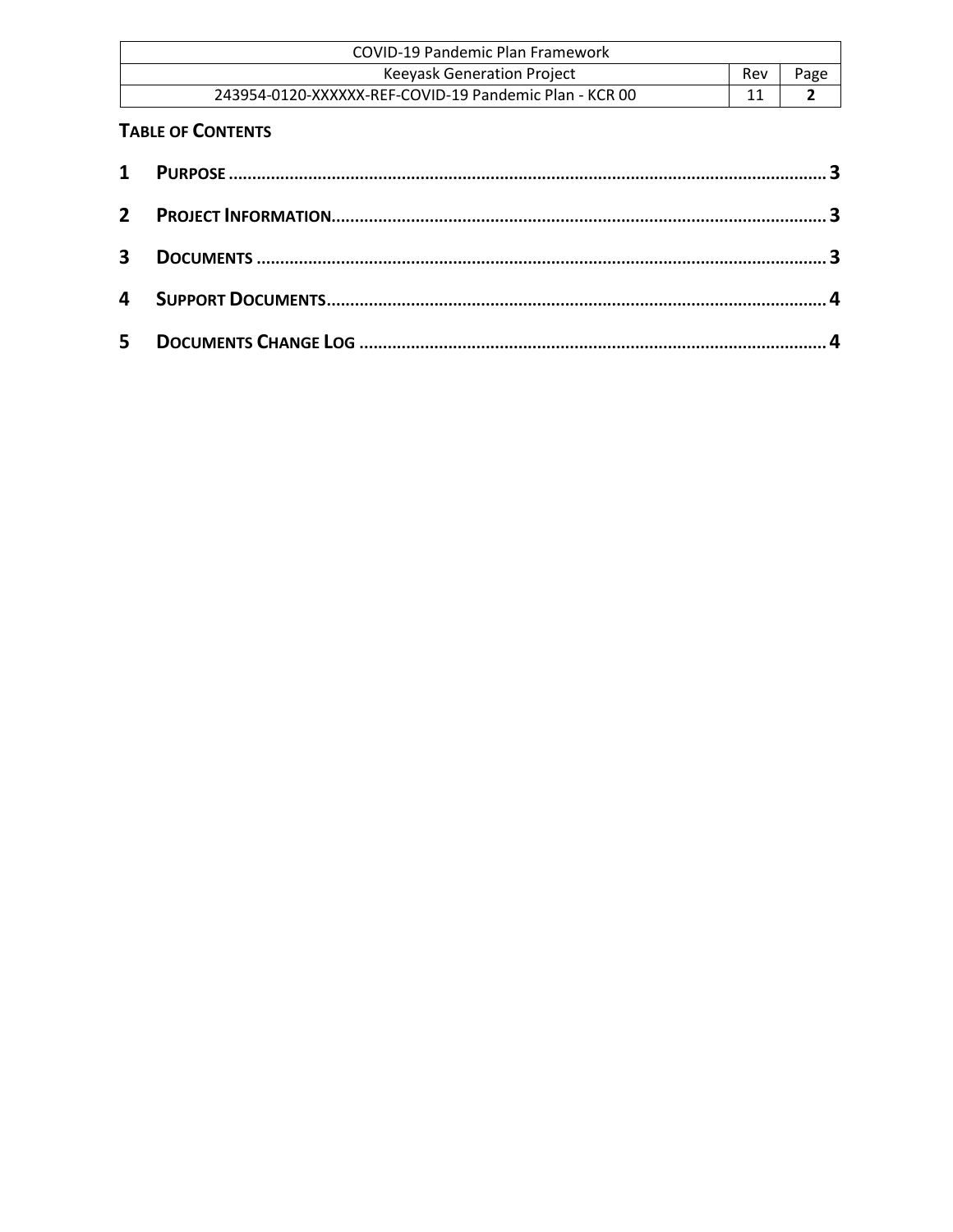| COVID-19 Pandemic Plan Framework                       |     |      |
|--------------------------------------------------------|-----|------|
| Keeyask Generation Project                             | Rev | Page |
| 243954-0120-XXXXXX-REF-COVID-19 Pandemic Plan - KCR 00 |     |      |

#### <span id="page-2-0"></span>**1 PURPOSE**

Manitoba Hydro's main priority is health and safety. We take collective pride in our commitment to ensure employees, Contractors, and visitors remain safe while travelling to and from, or while at, the Keeyask Project Site. Manitoba Hydro is committed to providing a safe and healthy work and travel environment during a pandemic through proper planning and preparedness measures for the prevention and control of exposure to pathogens including COVID-19.

## <span id="page-2-1"></span>**2 PROJECT INFORMATION**

The site of the Keeyask Project is located in Northern Manitoba on the side of the Nelson River, at the base of Gull Rapids, 185 km northeast of Thompson, Manitoba. The site is accessible by road from Thompson and Gillam, Manitoba.

The camp consists of 23 dorms with the addition of 8 exterior, for a total room capacity of 2,357. There is a total of 10 public washrooms in camp with multiple common areas ranging from dining room, movie theaters, wellness/gym area, entertainment areas; pool tables, TV rooms, computer lab and lounge.

Medical services such as EMS first responders and Nurse Practitioner are located on site with the two nearest health care facilities located in Gillam and Thompson, Manitoba.

### <span id="page-2-2"></span>**3 DOCUMENTS**

The Keeyask Project has developed a comprehensive Pandemic Plan, in response to COVID-19, which attempts to minimize the introduction of the virus at site, prevent its spread, and prevent transmission between site and the local communities.

The following documents form the Pandemic Plan, which outline various actions implemented to date at the Keeyask site to minimize the introduction of the virus at site and prevent its spread.

| <b>Document</b>                                | <b>Reference Number</b>                         |
|------------------------------------------------|-------------------------------------------------|
| Keeyask Pandemic Plan Framework                | 243954-0120-XXXXXX-PLAN- Keeyask Pandemic Plan  |
|                                                | Framework - KCR00                               |
| <b>Current Measures Document</b>               |                                                 |
| Keeyask Pandemic Emergency Classification      | 243954-0120-XXXXXX-PLAN-Keeyask Pandemic        |
| and Response Guide                             | Emergency Classification Response Guide - KCR01 |
| Keeyask Construction Pandemic Plan Checklist   | 243954-0120-XXXXXX-PLAN-Keeyask Construction    |
|                                                | Pandemic Plan Checklist - KCR02                 |
| <b>COVID-19 Guidelines for Work Activities</b> | 243954-0120-XXXXXX-PLAN-COVID-19 Guidelines for |
|                                                | Work Activities – KCR03                         |
| Mask Usage in Indoor Common Spaces             | 243954-0120-XXXXXX-PLAN- Mask Usage in Indoor   |
|                                                | Common Spaces - KCR04                           |
| <b>COVID-19 Contractor Guidelines</b>          | 243954-0120-XXXXXX-REF- COVID-19 Contractor     |
|                                                | Guidelines – KCR05                              |
| <b>COVID-19 Workers Information Package</b>    | 243954-0120-XXXXXX-REF- COVID-19 Workers        |
|                                                | Information Package - KCR06                     |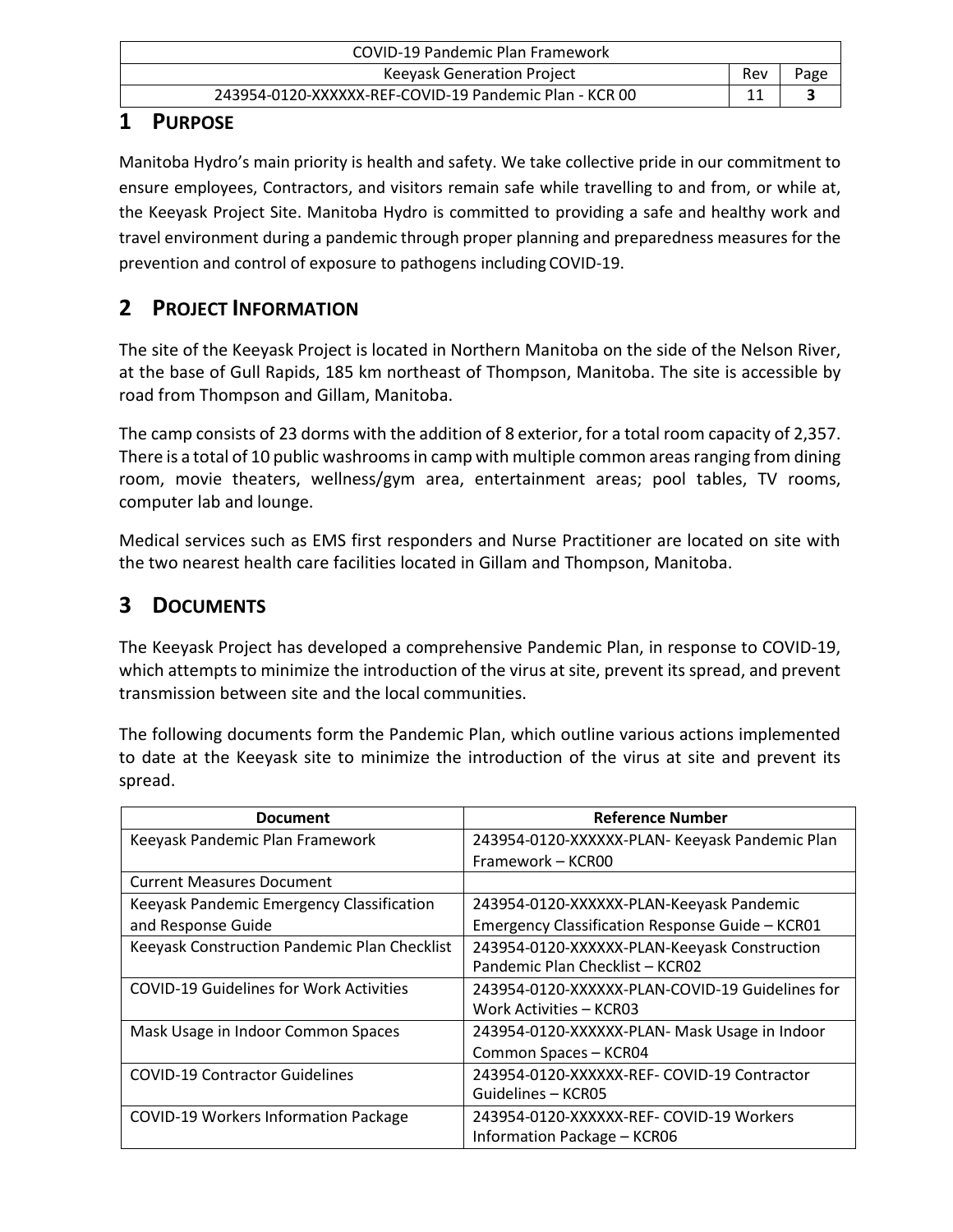| COVID-19 Pandemic Plan Framework                       |     |      |
|--------------------------------------------------------|-----|------|
| Keeyask Generation Project                             | Rev | Page |
| 243954-0120-XXXXXX-REF-COVID-19 Pandemic Plan - KCR 00 |     |      |

#### <span id="page-3-0"></span>**4 SUPPORTING DOCUMENTS**

Supporting documents are created and included in planning documents, which contain useful and important information imperative to the Keeyask Pandemic Plan. These supporting documents are necessary in supplementing previously provided information. Examples of supporting documents include but not limited to; shared health screening tool, self-monitoring form, daily COVID briefs, Self- Isolation Information sheet, self-isolation/isolation declaration.

### <span id="page-3-1"></span>**5 DOCUMENTS CHANGE LOG**

| <b>Document</b>                                         | <b>Revision #</b> | <b>Revision Date</b> | <b>Description of Major Change</b>                                                                                                          |
|---------------------------------------------------------|-------------------|----------------------|---------------------------------------------------------------------------------------------------------------------------------------------|
| Keeyask Pandemic                                        | 1.0               | November 2020        | Original release                                                                                                                            |
| Plan Framework                                          | 2.0               | March 2021           | Update to change log                                                                                                                        |
|                                                         | 3.0               | June 2021            | Update to change log                                                                                                                        |
|                                                         | 4.0               | August 2021          | Update to change log                                                                                                                        |
|                                                         | 5.0               | January 2022         | Update to change log                                                                                                                        |
|                                                         | 6.0               | February 2022        | Update to change log                                                                                                                        |
|                                                         | 7.0               | March 2022           | Update to change log                                                                                                                        |
|                                                         | 8.0               | April 2022           | Update to change log                                                                                                                        |
|                                                         | 9.0               | April 2022           | Update to change log                                                                                                                        |
|                                                         | 10.0              | <b>May 2022</b>      | Update to change log                                                                                                                        |
|                                                         | 11.0              | <b>May 2022</b>      | Update to change log                                                                                                                        |
| Keeyask Pandemic                                        | 1.0               | March 2020           | Original release                                                                                                                            |
| Emergency                                               |                   |                      |                                                                                                                                             |
| Classification and                                      | 1.1               | <b>July 2020</b>     | Additional Language regarding Keeyask                                                                                                       |
| Response Guide -                                        |                   |                      | <b>Construction Pandemic Plan Checklist</b>                                                                                                 |
| KCR01                                                   |                   |                      |                                                                                                                                             |
| *Keeyask                                                | 1.0               | August 2020          | Original release                                                                                                                            |
| Construction                                            | 2.0               | October 2020         | <b>Updated format and checklist</b>                                                                                                         |
| Pandemic Plan                                           | 3.0               | March 2021           | <b>Updated format and checklist</b>                                                                                                         |
| Checklist - KCR02                                       | 4.0               | August 2021          | Updated format and checklist                                                                                                                |
|                                                         | 5.0               | January 2022         | <b>Updated format and checklist</b>                                                                                                         |
|                                                         | 6.0               | February 2022        | <b>Updated format and checklist</b>                                                                                                         |
|                                                         | 7.0               | April 2022           | <b>Updated format and checklist</b>                                                                                                         |
| COVID-19                                                | $1.0$             | May 2020             | Original release                                                                                                                            |
| <b>Guidelines for Work</b><br><b>Activities - KCR03</b> | 2.0               | November 2020        | Document format updated                                                                                                                     |
|                                                         | 3.0               | January 2022         | Mask usage within 6-metres on work fronts.                                                                                                  |
|                                                         |                   |                      | Two people per light duty vehicle.                                                                                                          |
|                                                         | 4.0               | February 2022        | Mask usage within 2-metres on work fronts.                                                                                                  |
|                                                         | 6.0               | March 2022           | Four people per light duty vehicle                                                                                                          |
|                                                         | 7.0               | April 2022           | Masks are recommended but not required in<br>indoor common spaces.                                                                          |
|                                                         | 8.0               | April 2022           | Physical distancing no longer required in site<br>busing/vehicles. Operator drivers no longer<br>required to disinfect buses between trips. |
|                                                         | 9.0               | <b>May 2022</b>      | Capacity limits on light duty vehicles have been<br>removed.                                                                                |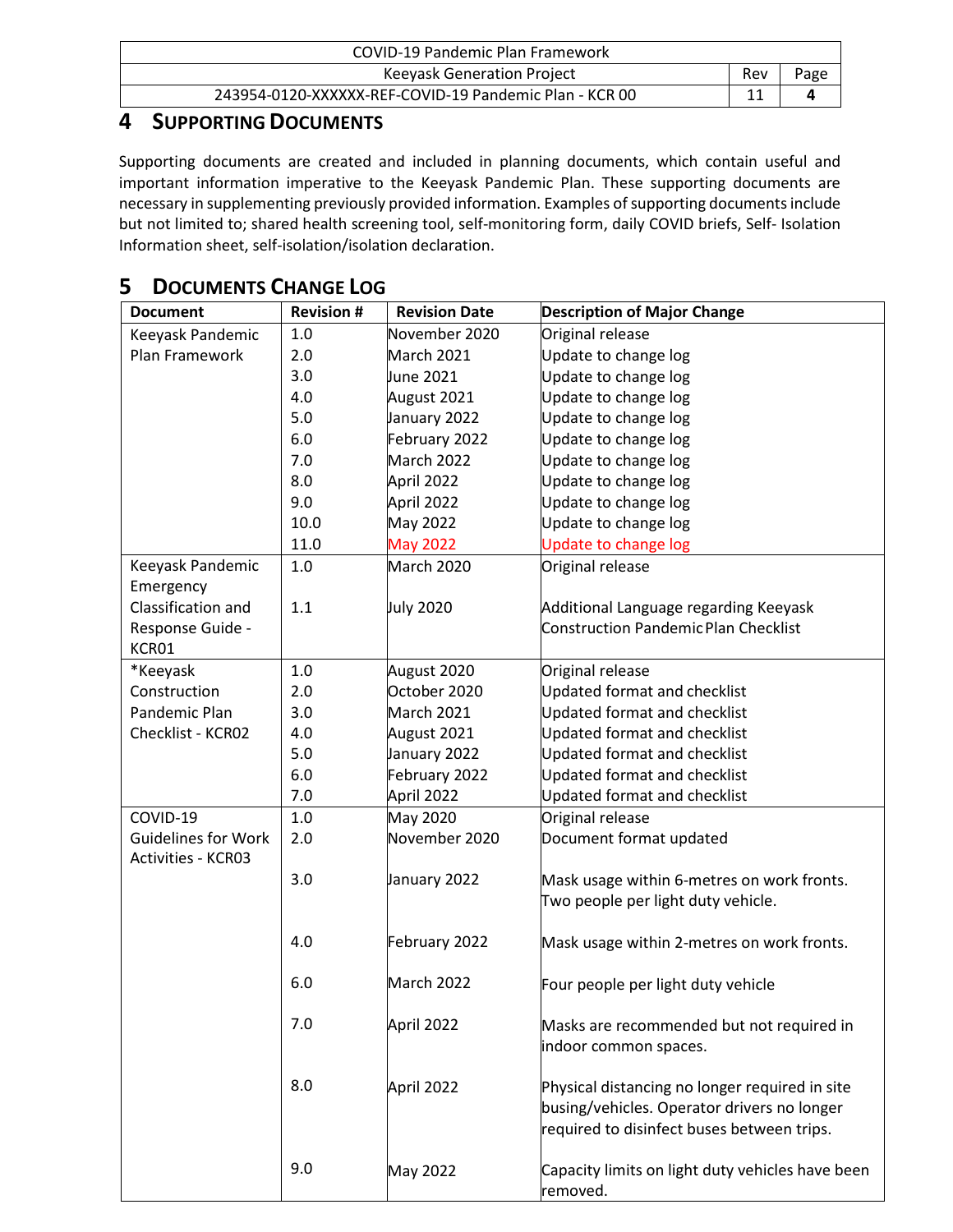| <b>COVID-19 Pandemic Plan Framework</b>          |                                            |                                                        |                                                                          |    |   |  |
|--------------------------------------------------|--------------------------------------------|--------------------------------------------------------|--------------------------------------------------------------------------|----|---|--|
| <b>Keeyask Generation Project</b><br>Rev<br>Page |                                            |                                                        |                                                                          |    |   |  |
|                                                  |                                            | 243954-0120-XXXXXX-REF-COVID-19 Pandemic Plan - KCR 00 |                                                                          | 11 | 5 |  |
| Mask Usage in                                    | 1.0                                        | September 2020                                         | Original release                                                         |    |   |  |
| <b>Indoor Common</b>                             | 1.1                                        | September 2020                                         | Revision to name from public areas to indoor                             |    |   |  |
| Spaces - KCR04                                   |                                            |                                                        | common spaces.                                                           |    |   |  |
|                                                  |                                            |                                                        |                                                                          |    |   |  |
|                                                  | 1.2                                        | July 2021                                              | Revised mask usage in the work area.                                     |    |   |  |
|                                                  |                                            |                                                        |                                                                          |    |   |  |
|                                                  | 1.3                                        | January 2022                                           | Added the use of respirators within indoor                               |    |   |  |
|                                                  |                                            |                                                        | common areas. Requirement of masks in the                                |    |   |  |
|                                                  |                                            |                                                        | work fronts.                                                             |    |   |  |
|                                                  |                                            |                                                        |                                                                          |    |   |  |
|                                                  | 1.4                                        | February 2022                                          | Mask usage in construction work fronts when                              |    |   |  |
|                                                  |                                            |                                                        | able to maintain 2-metres (6 feet).                                      |    |   |  |
|                                                  |                                            |                                                        | Masks are recommended but not required in                                |    |   |  |
|                                                  | 1.5                                        | April 2022                                             | indoor common spaces.                                                    |    |   |  |
| COVID-19                                         | 1.0                                        | May 2020                                               | Original release                                                         |    |   |  |
| Contractor                                       |                                            |                                                        |                                                                          |    |   |  |
| Guidelines - KCR05                               | 1.1                                        | May 2020                                               | Change to overnight requirement prior to                                 |    |   |  |
|                                                  |                                            |                                                        | testing in Winnipeg.                                                     |    |   |  |
|                                                  |                                            |                                                        |                                                                          |    |   |  |
|                                                  | 2.0                                        | <b>June 2020</b>                                       | Change to same day test and then fly. Remove                             |    |   |  |
|                                                  |                                            |                                                        | overnight requirement                                                    |    |   |  |
|                                                  |                                            |                                                        |                                                                          |    |   |  |
|                                                  | 3.0                                        | July 2020                                              | Removal of testing for Manitobans and                                    |    |   |  |
|                                                  |                                            |                                                        | isolation period for Western Canada and                                  |    |   |  |
|                                                  |                                            |                                                        | West of Terrace Bay Ontario.                                             |    |   |  |
|                                                  |                                            |                                                        |                                                                          |    |   |  |
|                                                  | 4.0                                        | December 2020                                          | Testing everyone prior to travellingto site.                             |    |   |  |
|                                                  |                                            |                                                        | Self-isolation requirement. Recovered from                               |    |   |  |
|                                                  |                                            |                                                        | COVID Exemption. Vulnerable Population                                   |    |   |  |
|                                                  |                                            |                                                        |                                                                          |    |   |  |
|                                                  | 5.0                                        | March 2021                                             | Close contact and isolation/self-isolation                               |    |   |  |
|                                                  |                                            |                                                        | definition update. International isolation                               |    |   |  |
|                                                  |                                            |                                                        | location update                                                          |    |   |  |
|                                                  |                                            |                                                        |                                                                          |    |   |  |
|                                                  | 6.0                                        | June 2021                                              | Applying for Exemption from Self-Isolation                               |    |   |  |
|                                                  |                                            |                                                        | Before Travel to Site                                                    |    |   |  |
|                                                  |                                            |                                                        |                                                                          |    |   |  |
|                                                  | 7.0                                        | <b>July 2021</b>                                       | Changes to Exemption from Self-Isolation Before<br><b>Travel to Site</b> |    |   |  |
|                                                  |                                            |                                                        |                                                                          |    |   |  |
|                                                  | 8.0                                        | August 2021                                            | Changes to Exemption from Self-Isolation                                 |    |   |  |
|                                                  |                                            |                                                        |                                                                          |    |   |  |
|                                                  | 9.0                                        | January 2022                                           | Removed exemption from self-isolation while                              |    |   |  |
|                                                  |                                            |                                                        | awaiting COVID-19 test results.                                          |    |   |  |
|                                                  |                                            |                                                        |                                                                          |    |   |  |
|                                                  | 10                                         | April 2022                                             | Changed face coverings to N95 or KN95                                    |    |   |  |
|                                                  |                                            |                                                        | respirator masks.                                                        |    |   |  |
|                                                  |                                            |                                                        |                                                                          |    |   |  |
|                                                  | 11                                         | <b>May 2022</b>                                        | <b>Changes to Travel requirements to reflect</b>                         |    |   |  |
|                                                  | <b>Federal and Provincial requirements</b> |                                                        |                                                                          |    |   |  |
| COVID-19 Workers                                 | 1.0                                        | May 2020                                               | Original release                                                         |    |   |  |
| <b>Information Package</b>                       |                                            |                                                        |                                                                          |    |   |  |
| - KCR06                                          | 2.0                                        | July 2020                                              | Removal of testing for Manitobans and                                    |    |   |  |